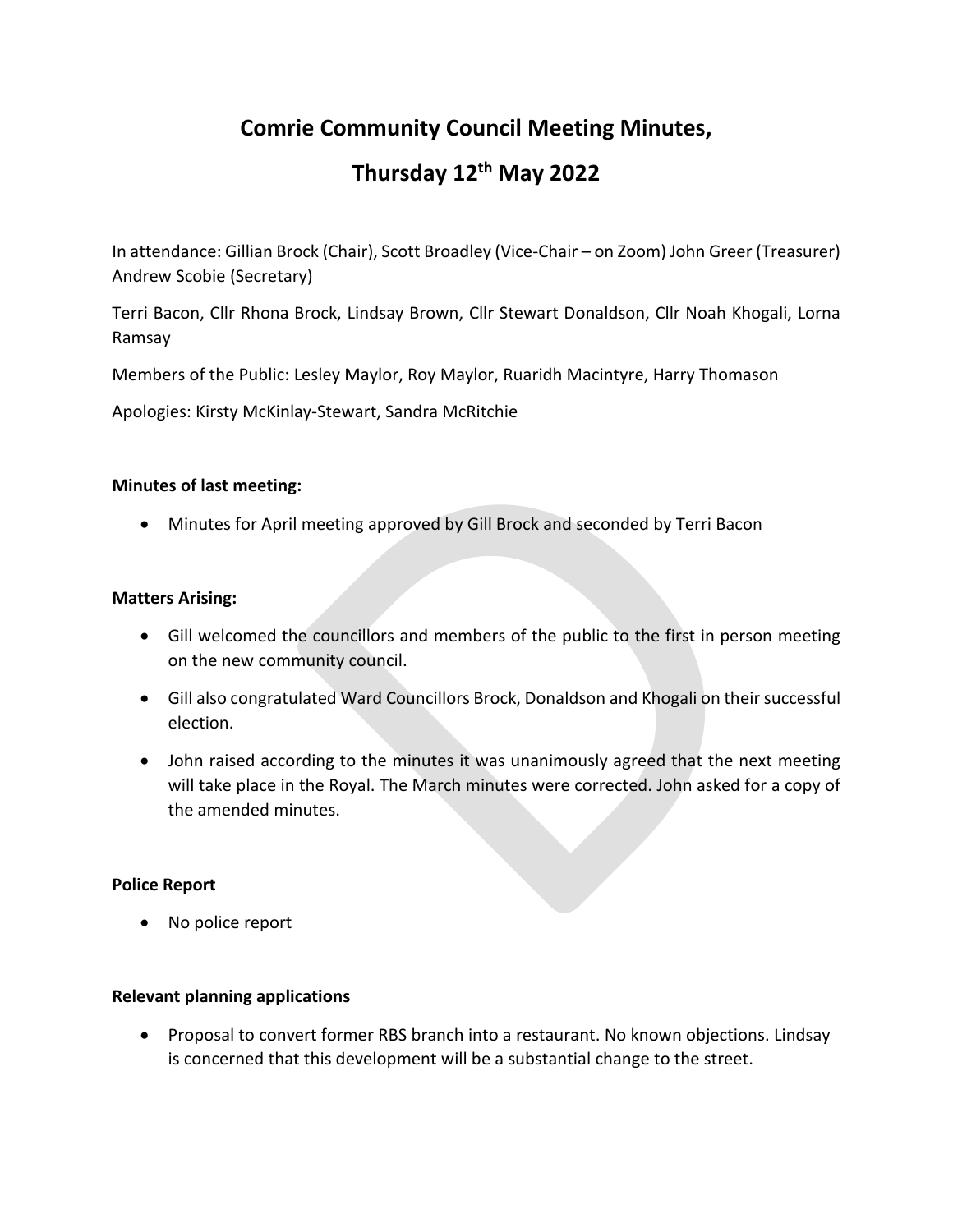- Information about the development has been shared on social media so the public are aware. The Courier has also covered this and got a lot of engagement, virtually all of it in favour.
- Lindsay concerned about parking in Bridge Street, Dalginross and Drummond Street. Terri thinks that in will improve once parking is available in St. Kessog's Square.
- Lorna also had some concerns that the aroma from the cooking may be unpleasant.
- Rhona noted that the Community Council can ask for an extension on the planning application.
- The CC agreed that we will ask for an extension in order to raise awareness. Andrew will contact the planning department and ask for an extension. Gill will ask Sandra to put this on the Comrie Facebook Page again. Lindsay will do a poster for the notice board.
- Stewart highlighted that the next planning committee meeting will be on  $1<sup>st</sup>$  June.
- Lindsay stated that details are also available on the planning website.

# **Road matters**

- Gill has contacted PKC about fixing the remainder of the South Crieff Road between Tanish's and Lennoch Farm. Also she has chased up on the un repaired slabs outside the Post Office.
- She has also chased up on the puffin crossing, average speed and disabled bay and no developments so far.
- Drainage issues in Dundas Street Gill will follow this up.
- Nothing back about the skate park or the average speed cameras
- Stewart emphasised that we should persist with this matter. Gill suggested that we hold a public meeting as there is a general interest amongst the public. Also put some more material on social media about this issue.
- Scott highlighted that there has been a string of accidents on the A85 between Comrie and St. Fillans, including 2 fatalities and involving motorcycles. Various CC members have had close run ins with motorcycles.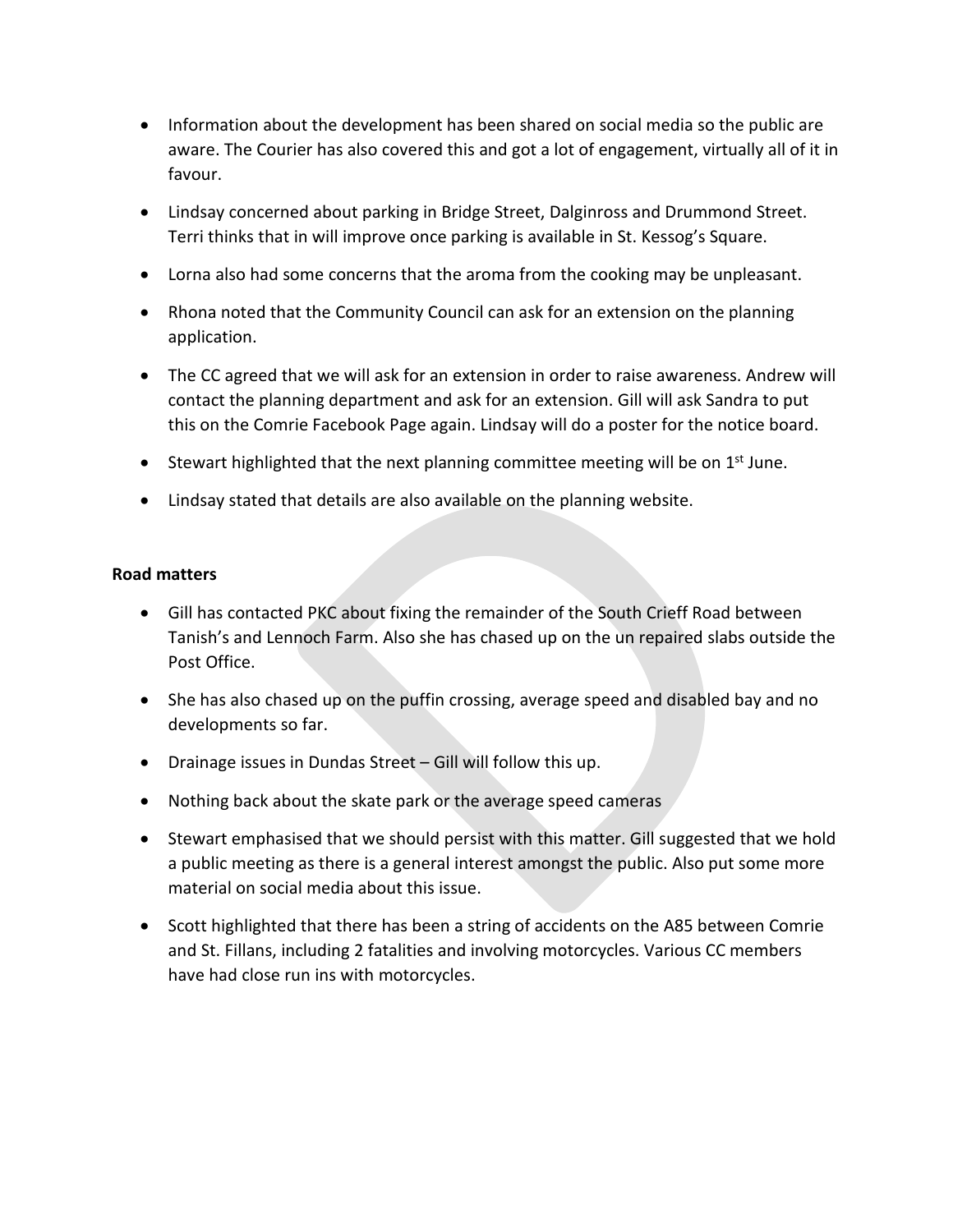# **Treasurer's Report**

- John supplied copies of accounts and confirmed the balances.
- John highlighted some errors on the statements that he has corrected.

#### **Secretary's relevant correspondence and updates**

- Nothing of great significance since last meeting.
- Secretary email account is still working well.
- Andrew noted that there is some duplication regarding subscriptions, he is looking to scale back on these.
- Andrew engaged with a family who are moving to the village and looking for a local piano tutor.

## **Twinning**

• Twinning Committee due to meeting next month on 1<sup>st</sup> June.

## **Legion Park**

- The park is coming along slowly but surely
- Terri has met with Greenspace and the architect; very positive. Jimmy's drawing sent to different play equipment companies. Looking to get a budget set.
- Legion Park Committee looking for a treasurer as the previous office bearer has emigrated to Australia.
- Benches and notice boards arriving next month.
- The Legion Park is the favoured location for equipment for older citizens. Steinmeier funding would be available for this.
- New gates will be installed at every entrance to the park. Gill stated that the main entrance looks a lot better since it has been tidied up. Seating on the out rim of the park will also be available.
- Terri still waiting on further correspondence from the flood prevention team.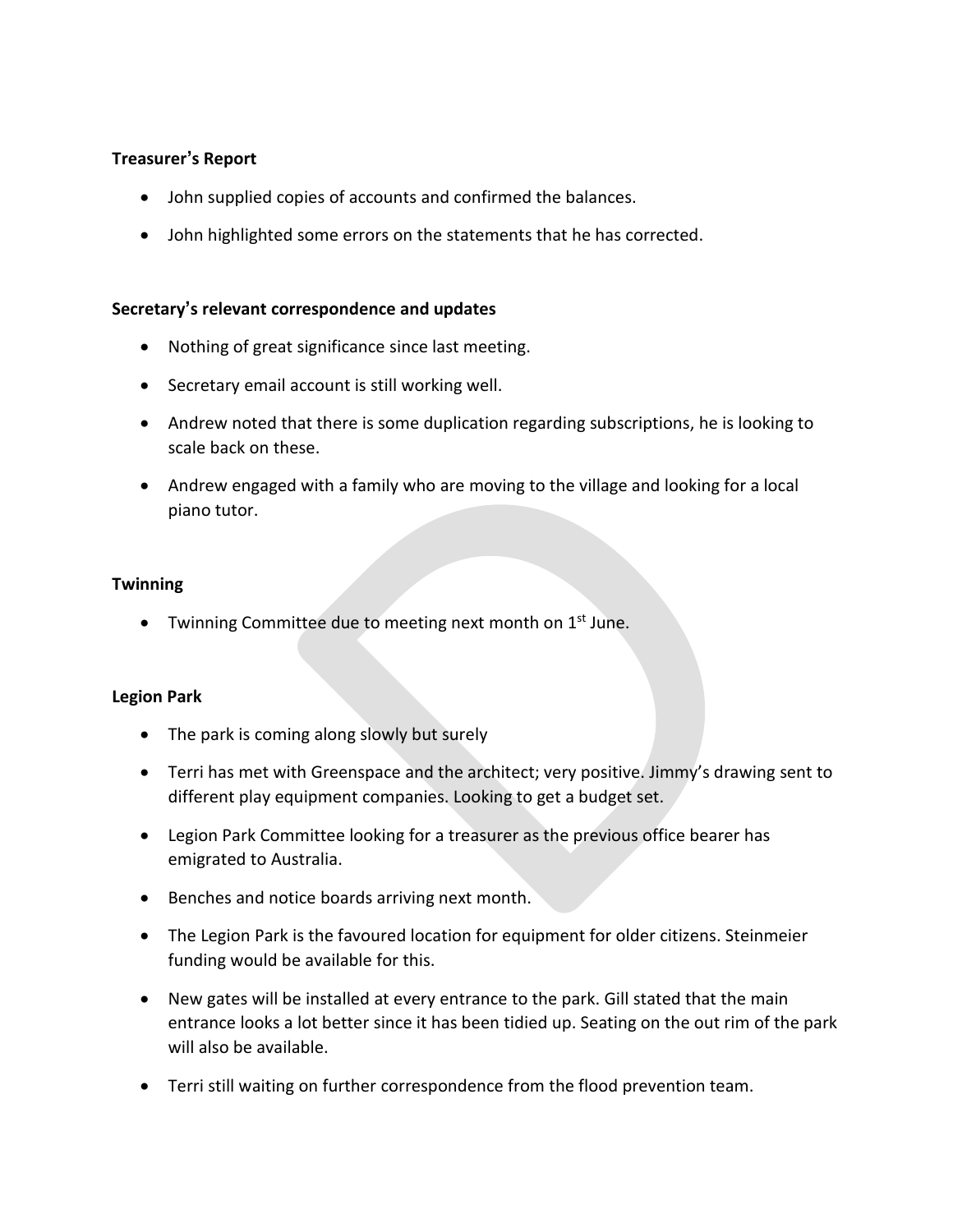• There will still be grass space provided for events and sports.

## **Shakey Bridge and Core Path:**

- Stewart stated that we are still on course for the end of September, though it may be a bit earlier is the labour is available.
- We still need to get landowners on side for the core path, but after almost 14 years, planning permission has been granted. No construction work can begin until April next year.
- Stewart hopeful that hesitant land owners can be brought on side by negotiation.
- Sustrans likely to fund 50% of more of the project.
- Stewart thinks that a representative from the CC should attend the next steering group meeting.
- Gill asked if Iain Finlay had been involved as his family may wish to install a commemorative bench on the route.
- John queried if the surface would be similar to that used on the Comrie to St. Fillans path.

## **Flood Protection Scheme:**

- Stewart reminded the CC that construction will start in early 2023. Lack of staffing has caused some problems.
- Prep work is due to start in the Field of Refuge soon. A lot of activity is expected by the end of the year.

## **Mental Health Awareness:**

- Kirsty is still working on raising awareness, but there are no new updates to report.
- Gill confirmed that nothing will be published until the CC has approved it.

# **Library:**

• Lorna continues to encounter communication issues with CulturePKC.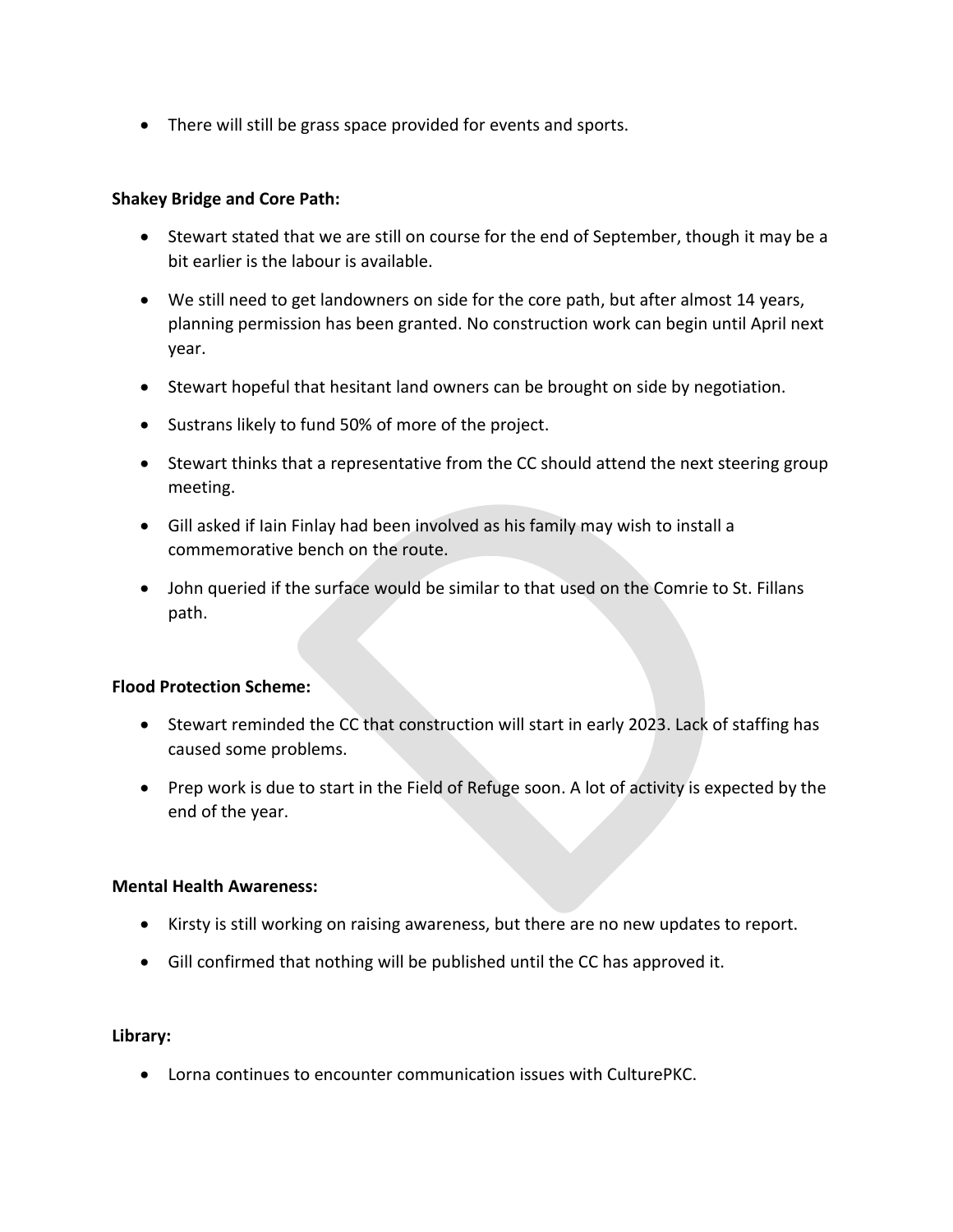- Survey issued by PKC on library use is asking residents to review their library experience over the last 3 years, including lockdowns where they were closed for prolonged periods.
- The survey is not wholly reflective on how the Comrie Library is currently used.
- Only 3 weeks to complete this, which is not reasonable. Gill has engaging with Helen Smout who has apologised.
- Lorna has put up material around the village, raising awareness of the importance of libraries. Lorna cited evidence, stating that libraries are crucial in addressing loneliness and isolation.
- The White Church can also be included in initiatives to address loneliness. John is concerned that the White Church is getting overlooked.
- Lindsay is in agreement, stating that a lot of activities do take place in the White Church, however, the community is not wholly aware that they are taking place.
- Stewart is going to look to have a catch up with Lorna about the library.
- Stewart will ask if we can get an extension on the survey.
- Ruaridh reiterated that the survey should reflect use pre-Covid. Lorna agreed, but noted that library use has fundamentally changed in the last few years.
- Stewart reminded the CC that CulturePKC is an autonomous body and not under direct control of the PKC.

## **Website:**

- Lindsay reiterated that the website is a community website. Lindsay wants to move forward to allow the community to have a more direct input into the content of the website. Lindsay looking to use the White Church as a test case.
- Important that we find a method which works for local groups to share information. Lorna proposed the use of 'Mail Chimp' messaging.
- Possibility that log in details for the website are provided that would allow different groups to input information directly into the website. Rhona highlighted that the admin grant could be used to pay for training.
- Lindsay may have to spend some money to set up proper authorisations. Gill stated that this is not a problem.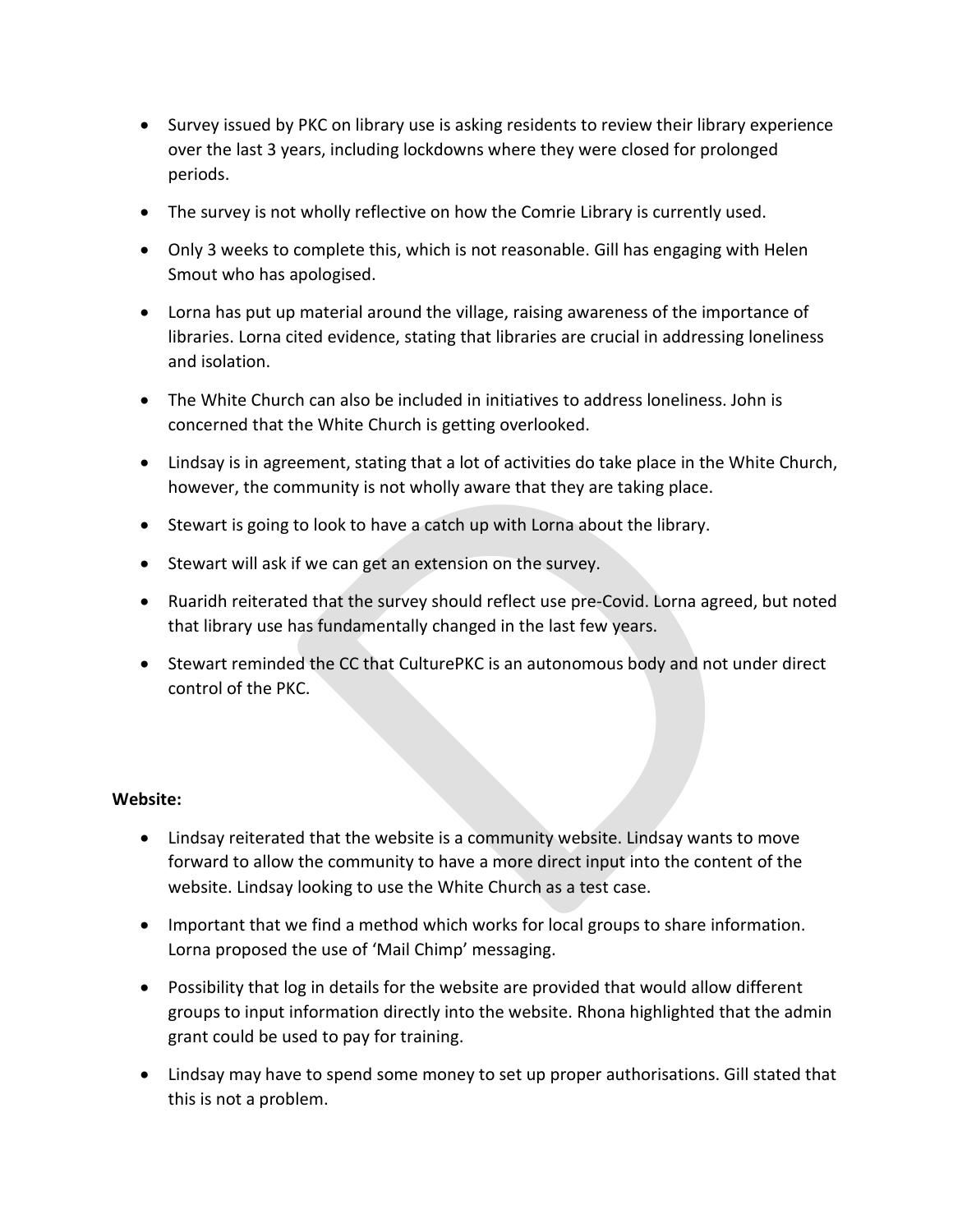- Lindsay asked for clarification of what a business list on our website does. The Archray Hotel as contacted Lindsay about this matter. This was discussed at a previous meeting and there was general agreement that this would be beneficial for the village.
- Gill reiterated that we agreed that we would limit the geographical scope to businesses in Comrie, Crieff and St. Fillans.
- Andrew reminded the CC that we need boundaries so we do not end up being a source of free advertising.

## **Scams:**

- Both Andrew and Gill have been victims of scams recently. A scammer impersonated Gill and asked Andrew to purchase iTune vouchers and send them the codes. Gill was in bed unwell and not available on the phone. This was a very targeted scam and though common, is only applicable in certain circumstances.
- John noted that as treasurer he has had these in the past. He urged the office bearers to check the email addresses they come from.
- Lindsay urged the officer bearers to be mindful of correspondence coming to the official CC emails.
- Gill was scammed via PayPal by a scammer who compiled her details from her Facebook page.
- Lindsay asked Andrew if he wanted her personal account disengaged from the Comrie Secretary account. Andrew is happy to keep it synced right now to avoid jumping between accounts. He will keep an eye on things and keep Lindsay in the loop.
- Gill acknowledged that scams are a major problem locally and that the CC plays a fundamental role in addressing them.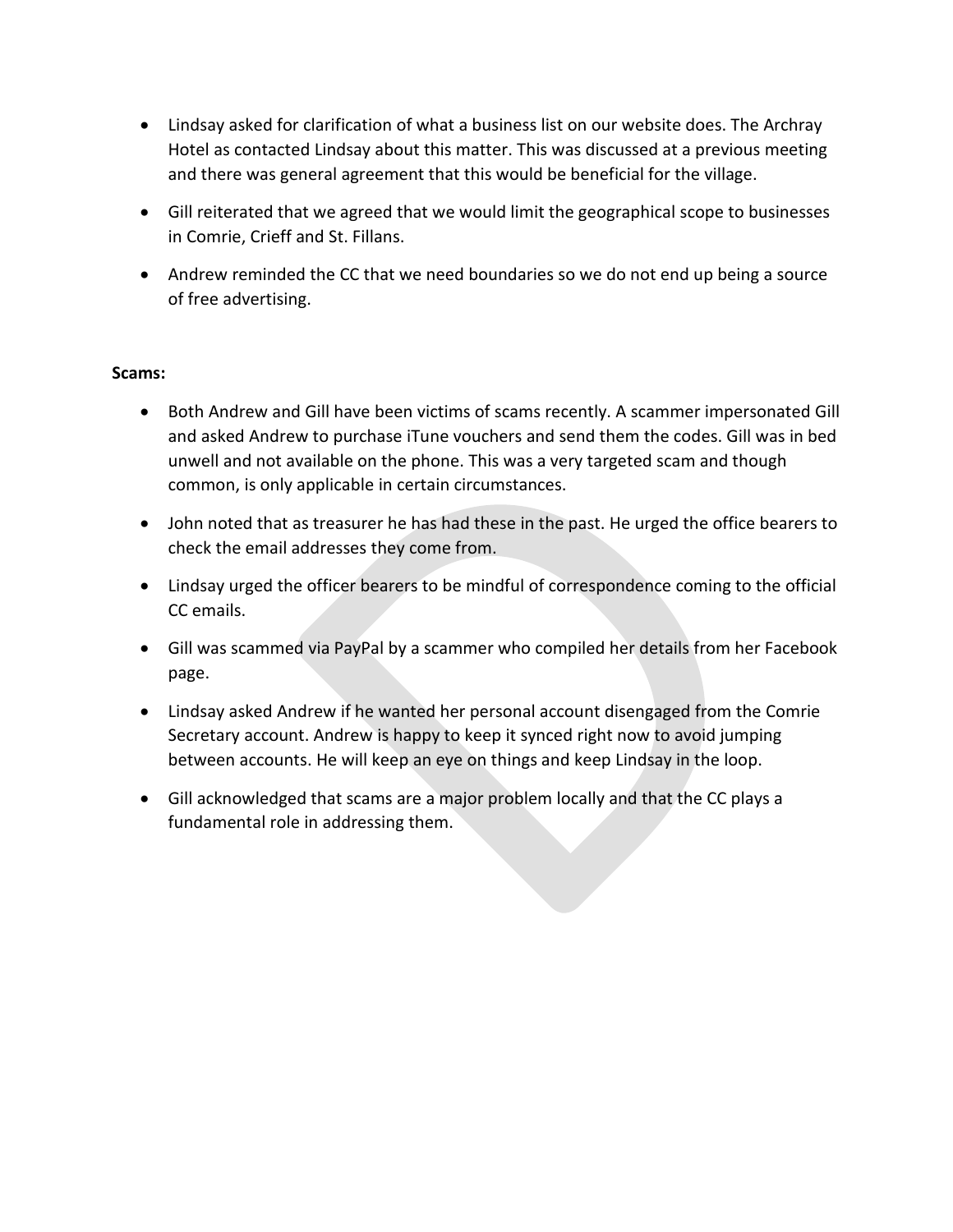## **Councillors Reports**

**John Greer** – John has received complaints about the CC meetings being held in The Royal. John remains concerned that by meeting in The Royal we are prioritising businesses over the community. Terri stated that residents have said similar things to her. Lindsay believes that we will need to revisit this issue again. Andrew proposed that the venue 'floats' i.e. goes between the White Church, the Rural Hall, local church meeting spaces and local hotels, etc. John emphasised that the White Church is the community centre and the CC meetings should be there. Ruaridh added that objection may be against the Royal as the venue, not the fact that the CC is not meeting in the White Church. Floating venues supported theoretically but it may cause confusion.

Gill stated that if the choice of venue is causing concern we need to address it. Should be we use Facebook to gauge public opinion. Gill will put this on the agenda next month. She would like some further info from the Ward Councillors. Stewart stated that the decision lies ultimately with the CC.

Gill asked the public in attendance for their thoughts. Lesley highlighted that this is the first CC meeting she has attended and cannot compare The Royal with another venue. She did state that there is a lack of information as to where the meetings are being held. She still would have attended if it was in the White Church. Roy was surprised that the meeting was in The Royal and not in the White Church.

Harry confirmed that he liked The Royal. As a regular attendee of CCC meetings, Harry confirmed that in the White Church attendance from the public is generally low.

Ruaridh is not precious about the venue, but is concerned that community venues should be supported over private enterprises.

The CC can put this to a vote at the next meeting.

John asked if we had received emails from Adobe about the bank account. Andrew and Lorna have got these but thought they were false. Andrew and Lorna will sign these.

- **Lindsay Brown –** Peter McNaughton is happy for his materials to be put on display. He is sending over another 5 boxes. The history material is going to be stored at Cultybraggan. Stewart asked if any relate to St. Fillans, as their CC is trying to work on their archives.
- **Andrew Scobie** Andrew is setting up a Friends of Comrie Cemeteries on a similar vein to Crieff. Andrew attended an inspection of the Old Cemetery in South Crieff Road, noting some areas of neglect local residents are concerned about. The council are currently addressing these issues. The group will not replace the council as custodians of cemeteries, rather they will provide 'guardianship' of the sites. This will include the Old and New Cemeteries in South Crieff Road but also the White Church and Tullichettle and potentially Monzievaird and Strowan. John queried the practicalities. Andrew replied,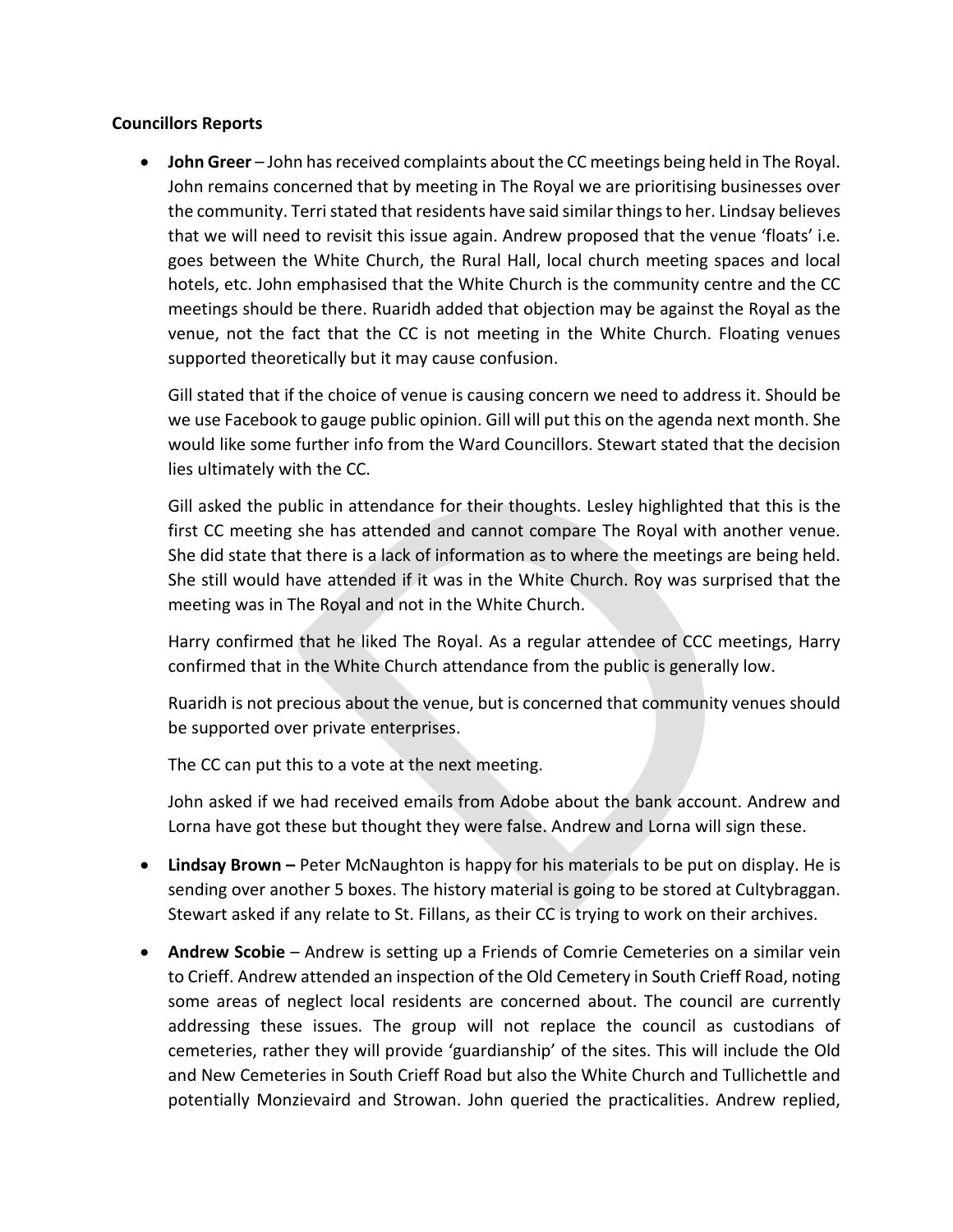stating that there will delivered primarily by volunteers. John asked if it will be an ongoing cost of the CC. Andrew noted that this was a good point, but reminded the CC that this in its infancy and not at the stage where such decisions are being made. Stewart suggested that Dundurn Church in St. Fillians may be something to consider.

- **Lorna Ramsay** No other updates.
- **Cllr Noah Khogali** Noah has only been a councillor for 6 days. He is confident that he will have more to contribute at the next meeting.
- **Cllr Rhona Brock** No updates
- **Cllr Stewart Donaldson** Stewart congratulated Noah and Rhona on their successful election. Gill in turn congratulated Stewart. Stewart's party are set to form a minority administration in PKC. Further details will be available after the first full council meeting on 25<sup>th</sup> May. He looks forward to working with Noah and Rhona over the next 5 years.
- **Gillian Brock** Gill is wondering whether we should still pay for Zoom via the admin account. Though we can meet face to face, differing groups still use it as it is compatible with other commitments. Gill does not have an issue in keeping Zoom. Gill and John agreed that we will keep a monthly subscription. Gill has purchased some technology to record meetings as opposed to hiring a minutes secretary. PKC has authorised this. Andrew has done the minutes for the last few meetings. Gill has been sharing the agendas. Gill will continue doing the agendas. Lindsay asked if the recordings will be made public, Gill confirmed it was not, unless the person was in attendance at the meeting. Rhona reminded the CC that we should say at the start of the meeting that it is going to be recorded.

Gill is still dealing with complaints about cars using Strowan Road as a rat run to avoid the speed bumps in Dalginross. She is still working on this issue.

As a closing point Gill reminded the CC that if members have concerns about any issues, they are brought to the CC table, not discussed out with.

**• Terri Bacon** – Terri asked what are the next steps for filling the vacant slot. Gill highlighted that some residents have expressed interest.

# **AOCB:**

• Ruaridh raised the issue of the 20mph on Drummond Street. He would like to understand PKC's position on this. He stressed that a lot of local residents are the worst culprits for speeding, however, he recently has a close encounter with a non-resident. He involved Police Scotland. The Police are going to do some monitoring, however, PKC are dragging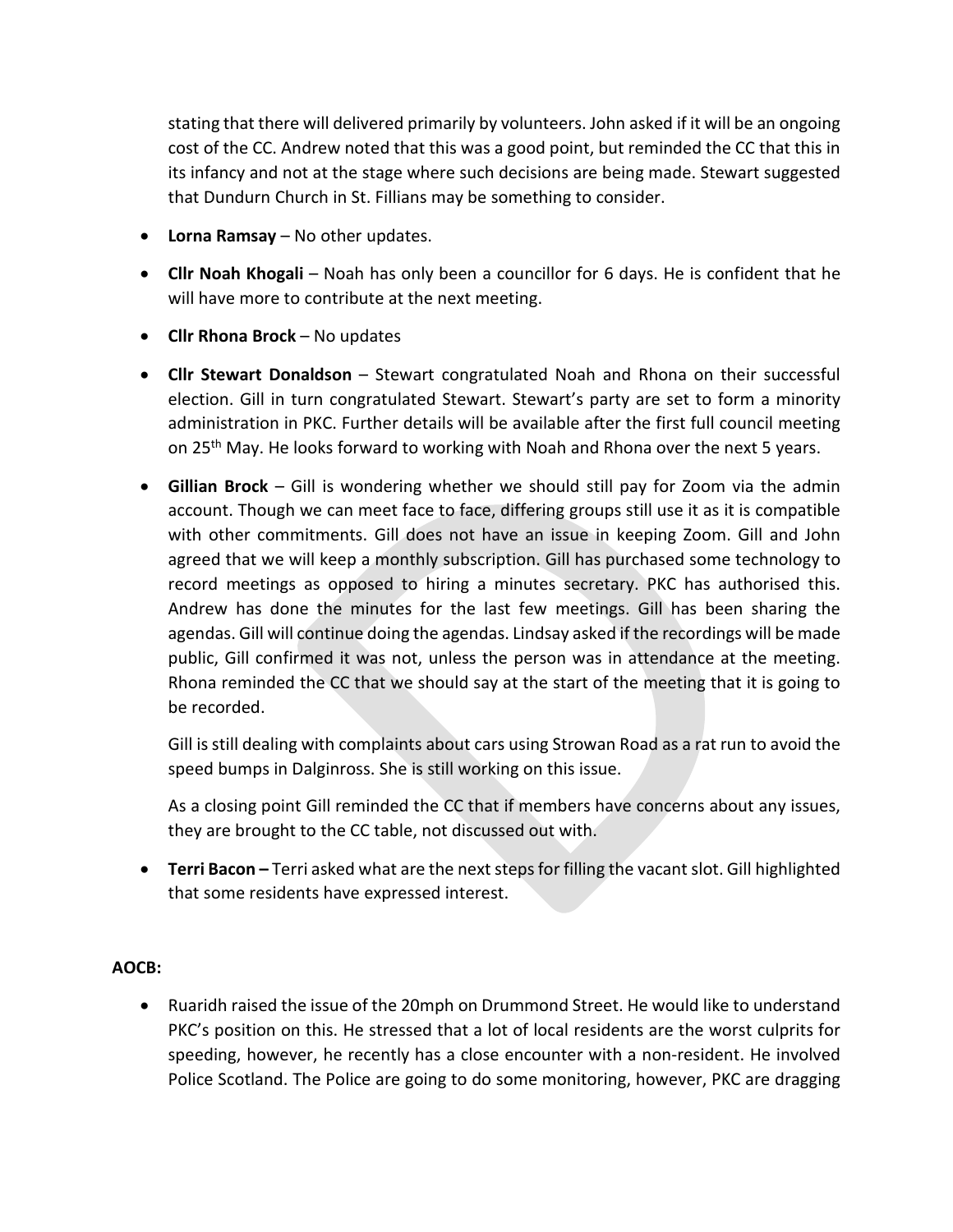their feet. Stewart and Gill are both working on getting speed bumps and average speed cameras installed.

- Lindsay mentioned that 'repeater' signs worked effectively where he used to live. Also, there is such a thing as a 'community speed watch'. Currently there is one in existence in Methven. This could be replicated in Comrie.
- Rhona suggested that the speed inspector be contacted. She will pass this information onto Gill.
- Ruaridh asked if anyone was willing to volunteer to pull out some the Himalayan Balsam on the banks of the Ruchill. The plant is an invasive species and can cause damage. Gill suggested that he contact Sandra and she will put this on the Facebook page.
- Ruaridh has recently been appointed to the CDT board of directors and he is aware that a member of the CC is interested. Lindsay acknowledged his continued interest.

# **DONM: Thursday 9 th June at 7pm**

## **Action Points:**

- Andrew to share amended March minutes with John
- Andrew to contact planning department and ask for an extension regarding the RBS development
- Stewart and Lorna to have a catch up about the library.
- Stewart and Lorna to ask Helen Smart for an extension on the survey and express our dissatisfaction about the timescale it is asking up to reflect on.
- Andrew and Lorna to sign the link provided by Adobe Sign.